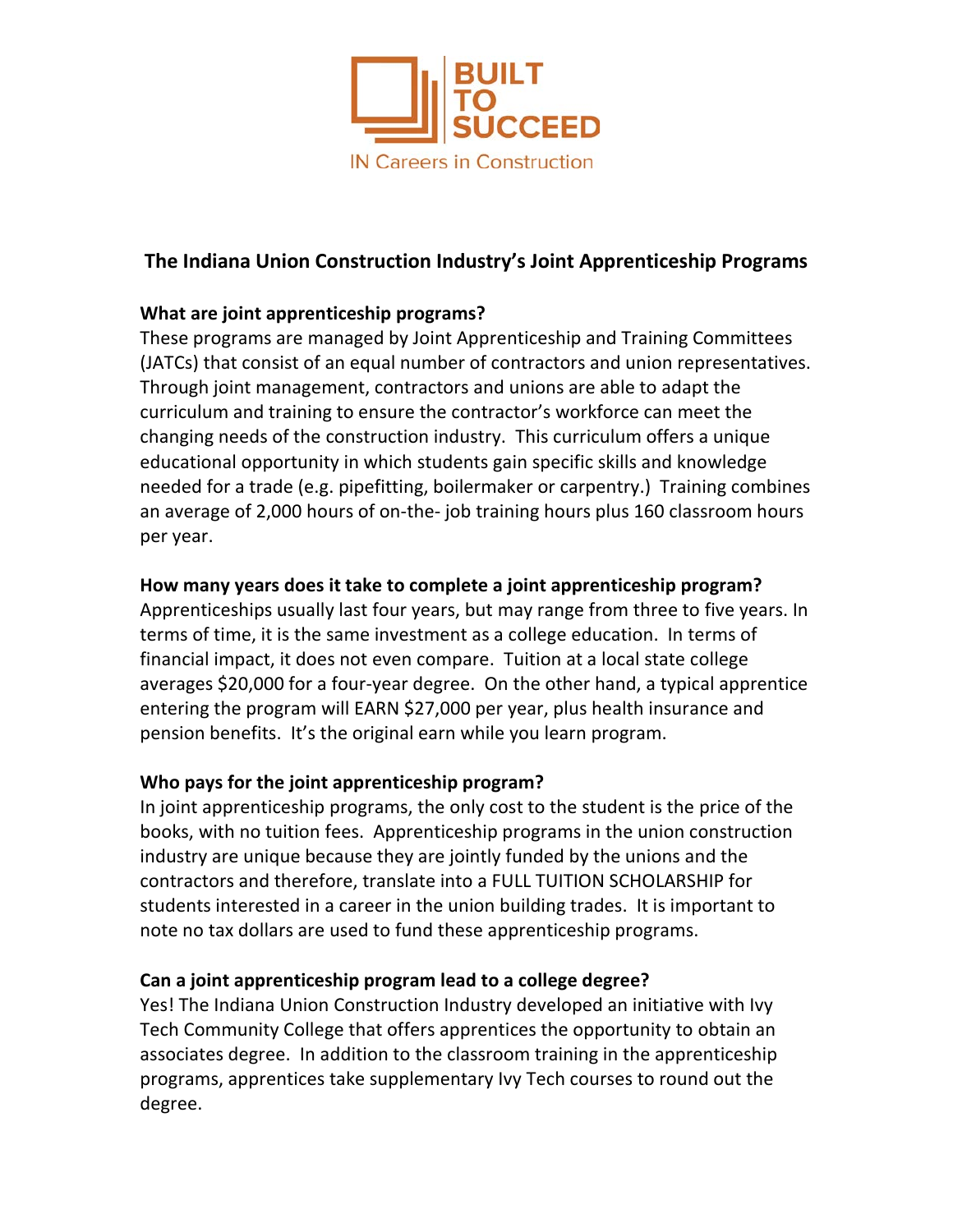

The associates degree from Ivy Tech can be used as a foundation to pursue a bachelors' degree, or even a master's degree. A joint apprenticeship program is an excellent way of earning a college degree without accumulating thousands of dollars in student loan debt.

The Indianapolis Star recently reported Indiana is below the national average (38.7 percent) and lowest in the Midwest in high educational attainment. Our State ranks  $41<sup>st</sup>$  in the country in this arena. As Indiana trails below the national average in college graduation rates, our state must focus on educational opportunities that can provide an immediate impact on the quality of life for Hoosiers. The Indiana Union Construction Industry is one of those educational opportunities.

# **What types of job opportunities are available in the union construction industry?**

Today, there are over 4,000 union contractors employing more than 75,000 union tradesmen in the state of Indiana. Experts are predicting an expected shortage in construction workers over the next few years. Today's apprentices will be rewarded with a wide variety of job opportunities.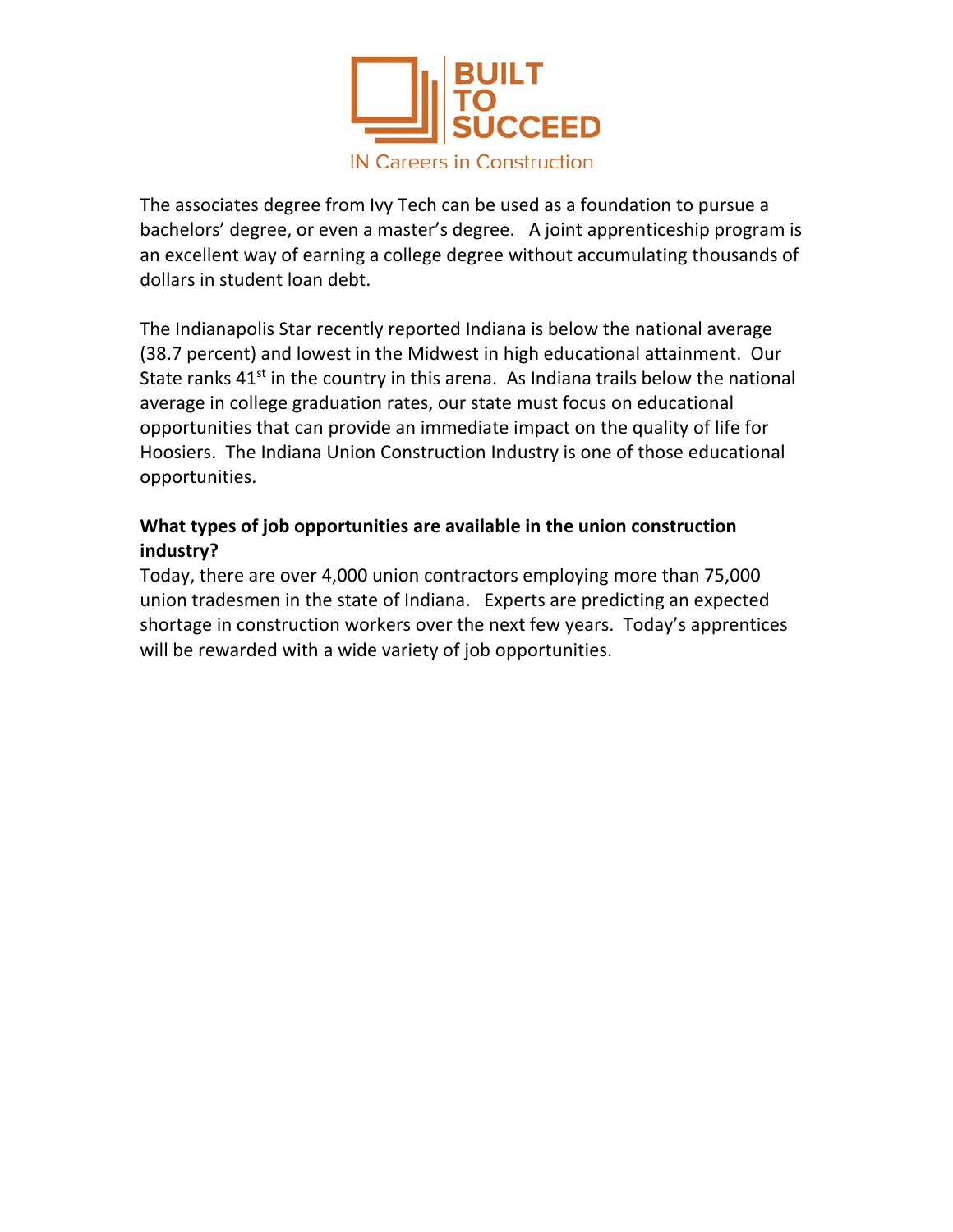

# **The Indiana Union Construction Industry Apprenticeship Programs By The Numbers**

**Apprenticeship Training Programs in the Indiana Union Construction Industry:** There are **over 60 apprenticeship training locations** statewide. Trades range from Carpenters, Ironworkers, Plumbers and Pipefitters, Electricians, Roofers, Laborers, Cement Masons and Elevator Constructors.

**Dollars invested each year in training in the Indiana Union Construction Industry:** In the 2011-2012 reporting year, just short of **\$42 million dollars** were invested in training by jointly managed apprenticeship programs in the Indiana Union Construction Industry.

## **Apprentices Enrolled in the Indiana Union Construction Industry:**

According to data released in November 2017, by the U.S. Department of Labor: Employment and Training Administration Office of Apprenticeship, there were a total number of **9,995 apprentices** were enrolled in construction apprenticeship programs in the state of Indiana.

- **7,759 of all construction apprentices**in the state of Indiana were enrolled in **Union** training programs. This is **77.9% of all construction apprentices** in the State.
- **Minority Participation in the Indiana Union Construction Industry: 19.4% of all Indiana Union Construction Industry apprentices** were minorities.
- **Veteran Participation in the Indiana Union Construction Industry: 8.4% of all Indiana Union Construction Industry apprentices** were veterans.
- **Female Participation in the Indiana Union Construction Industry: 4.8% of all Indiana Union Construction Industry apprentices** were women.